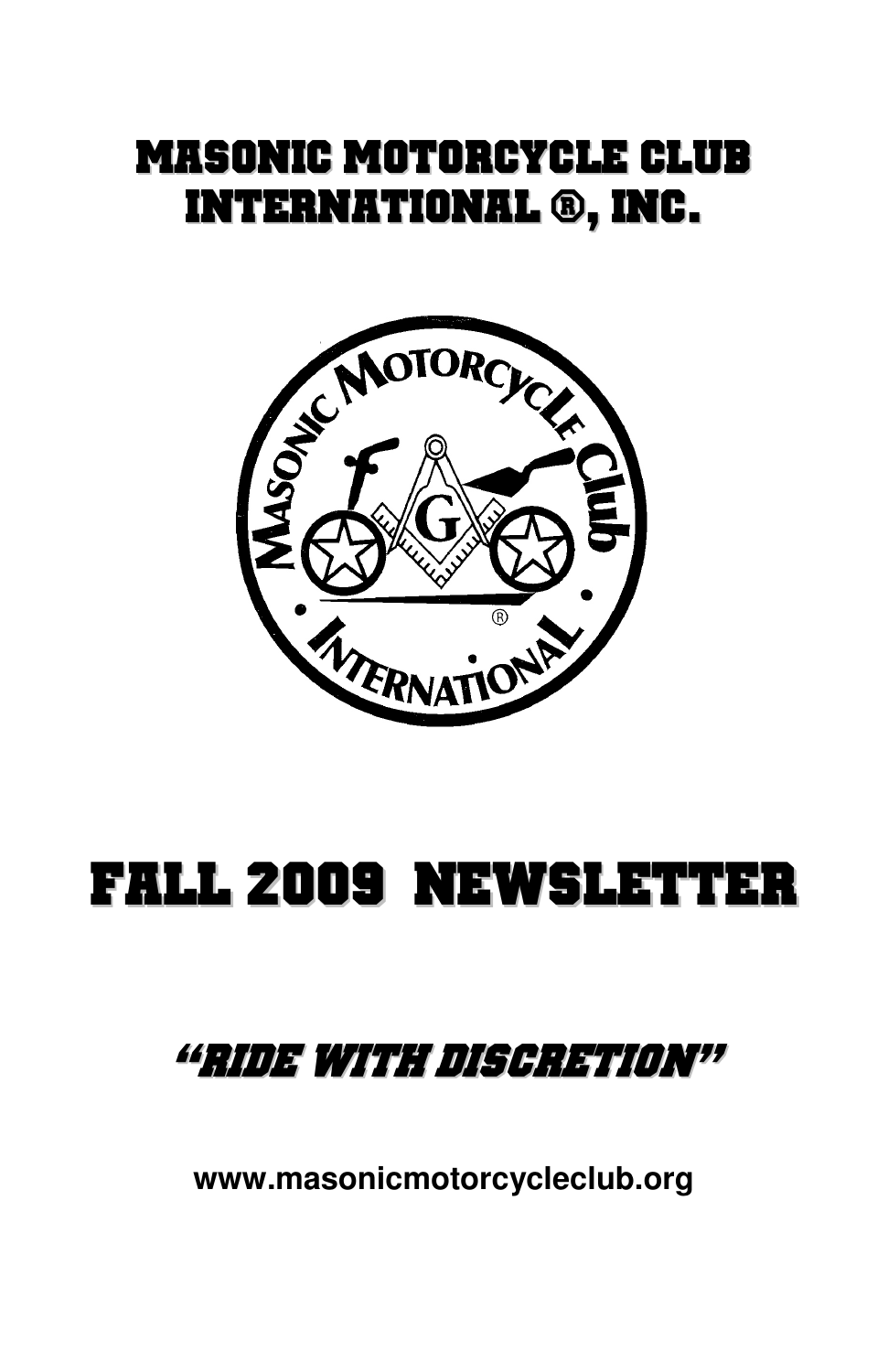#### MASONIC MOTORCYCLE CLUB INTERNATIONAL, INC. ® 2417 ELMDALE ROAD UNIVERSITY HEIGHTS, OHIO 44118

FIRST CLASS MAIL

DATED MATERIAL

RETURN SERVICE REQUESTED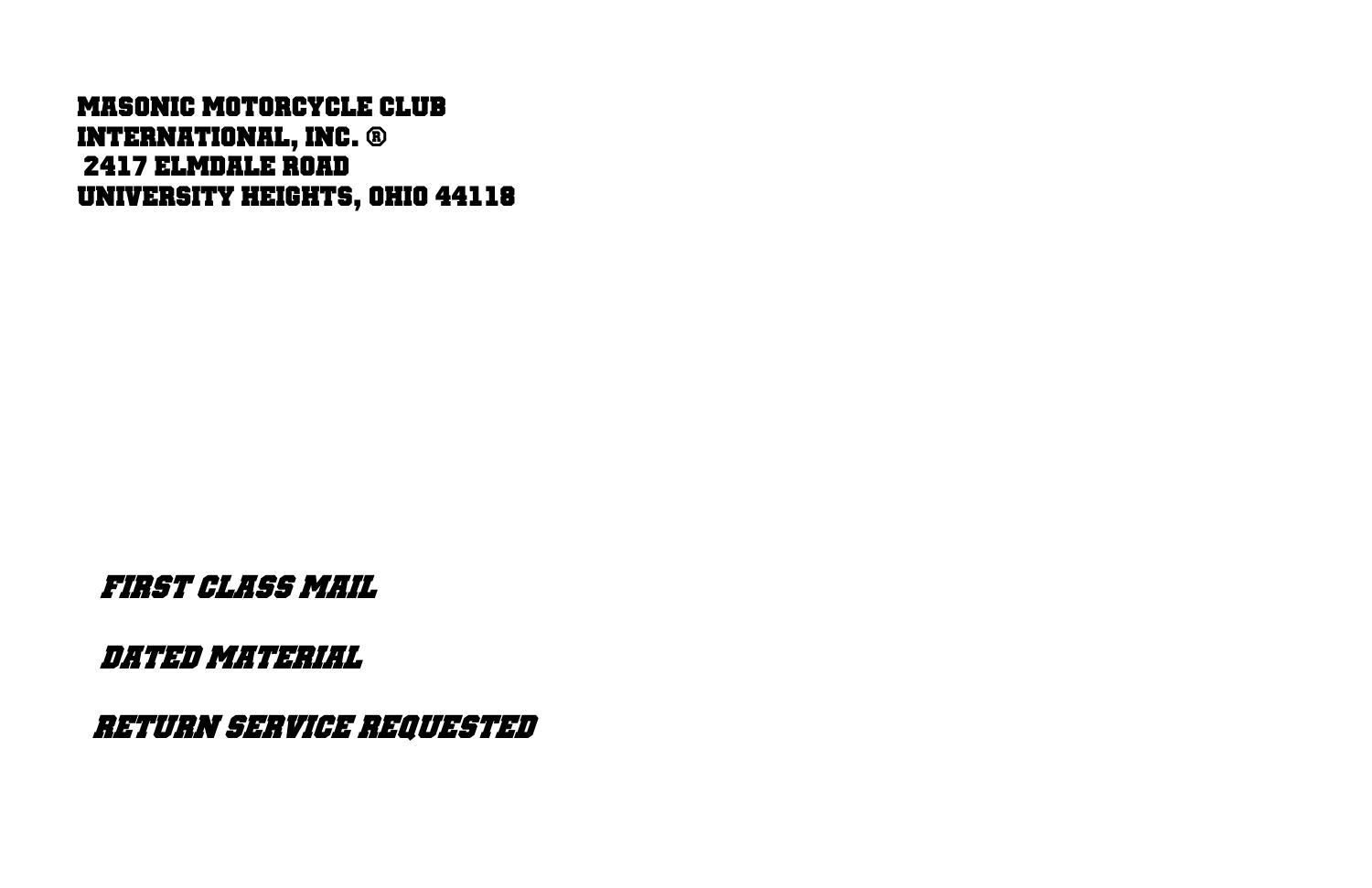# **MASONIC MOTORCYCLE CLUB INTERNATIONAL ® INC. Executive Board, 2009 – 2011**

#### **ELECTED and APPOINTED OFFICERS; APPOINTED COMMITTEES**

Tonawanda, NY 14150 716-694-1595 **fltmedic@verizon.net Safety:** Dean Gonya (Chair); Ron

**Vice-president:** Ken White Golden Valley, MN 55427 763-545-0491 **mmci24-1@msn.com**

**Secretary:** Jeff Kaplan Bendickson; John Bennett;<br>
2417 Fimdale Road Bendickson; Chris Alexander 2417 Elmdale Road University Heights, OH 216-382-2685 **bmw\_jeff@ameritech.net Finance:** George Detweiler (Chair);

**Treasurer:** George Detweiler 15173 Holleyside Drive **Grievance:** Neal Forbes (Chair); 703-670-2313 **ghdetweiler@comcast.net**

**2 Year Trustee: Cliff Wilson Communist Communist Property Doug Kelley** 925 Madison Ave. Painesville, OH 44077 **Website:** Doug Kelley (Chair); 440-357-6658 **cliffwilson65@msn.com** Scott Rose

**4 Year Trustee:** Doug Kelley **AMA Rep/Liability Insurance:** 13 Eagle Street Madison, OH 44057 449-498-6933 **dougkelley@windstream.net Death Benefit Fund:** Dick Morse (Chair);

**6 Year Trustee: Gordy Aune, Jr.** 2432 Pearson Pkwy. Brooklyn Park, MN 55444 **Quartermaster:** Cliff Wilson 763-585-1766 **GRANDPAAUNE@aol.com**

**Honorary Trustee: Don Crete, P. Pres.** 188 Coleman Rd. Ferrero; Jesse Inhof; Gary O'Neal Auburn, NH 03032 603-483-0714 **cretedamm@comcast.net Conference 2011:** Dayton Berg (Co-

**International Chaplain:** Jeff Killian

Rex Baker, Doug Kelley

**President:** Kent Dorney **By-Laws: John VanKirk (Chair);** 49 Simson Street **Rex Baker; Dick Morse, Gary O'Neal** 

Baldwin; Robert Boss; Ian Mountfield

**Nominations: Don Crete (Chair);<br>Gordy Aune: Dave Page** 

**Audit:** Ed Lewis (Chair); Lloyd

Jeff Kaplan; Dave Page, Gordy Aune

Bumpy Geortz; Tom Boyle; Jeff Killian

**Membership:** Rex Baker (Chair);

Rex Baker (Vice-Chair), Dick Foxen (Sec-<br>(Treas): Cliff Wilson: Neal Forbes

**Conference 2010:** George Detweiler (Co-

 **Chair); Ken White (Co-Chair)** 

 **Newsletter Editor:** Jeff Kaplan **Lifetime Trustees: Send articles and material for and interval terms** Send articles and material for **Richard** publication to **bmw** jeff@ameritech.net.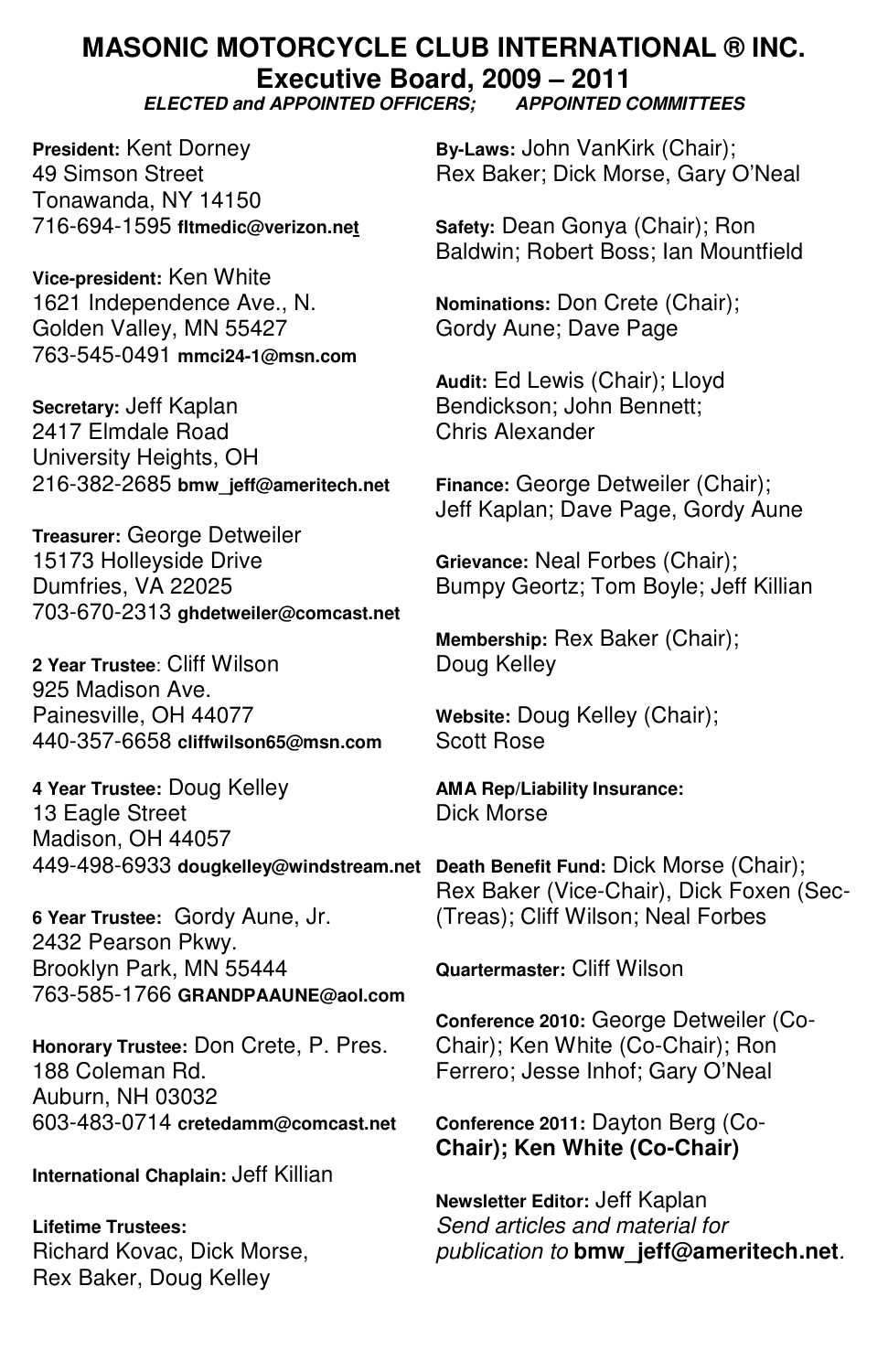# **Kicking Tires, Sharing News…**

As noted in the Secretary's Report, two By-Laws changes were approved at the 2009 Annual Meeting. Both changes concerned increasing the annual International dues for members from \$10.00 to \$12.00 per year. The actual changes to the By-Laws are as follows:

#### **ARTICLE IV - FEES**

**(A)** ... Each Chapter will be assessed **Ten dollars (\$10.00)** per Active Member per fiscal year for M.M.C.I. dues effective at the Annual Meeting in 2005... **Changed to**: …Each Chapter will be assessed **Twelve dollars (\$12.00)** per Active Member per fiscal year for M.M.C.I. dues effective at the Annual Meeting in 2009.

#### **ARTICLE XI - MEMBERS-AT-LARGE**

…. The dues for Members-at-Large shall be **Ten Dollars (\$10.00)** per Member per fiscal year effective at the Annual Meeting in 2005 with a two Dollar (\$2.00) initiation fee at time joining. **Changed to: …** The dues for Members-at-Large shall be **Twelve Dollars (\$12.00)** per Member per fiscal year effective at the Annual Meeting in 2009 with a two Dollar (\$2.00) initiation fee at time joining. Annual dues shall be due by the Annual Meeting.

#### **Past Chapter President Pins Available...**

Quartermaster Cliff Wilson has a supply of pins for presentation to Past Chapter Presidents. Similar in design to both the MMCI pin issued to members, and Past International President pins, the face color is different on the PCP pin. Cost is \$4.00 per pin. These are great for presentation to your Chapter's past presidents, and could be done at a ceremony at your Chapter's next annual meeting. For more information and to order, contact Cliff at his email address or phone number listed on page 2.

#### **Chapter 24 hosts 3rd Annual Picnic at the MN Masonic Home**

Gordy Aune, Jr., secretary/treasurer of MMCI Chapter 24, reports that the Chapter held another successful bike show and parade of motorcycles on July 17, 2009 for the residents of the Minnesota Masonic Home in Bloomington, MN. Many residents and caregivers came out to view the bikes and have their pictures taken with the bikes and riders. After the show and parade, the members and their ladies gathered for a picnic on the grounds of the Masonic Home.

#### **Nova Scotia Hospitality…**

A note received from Chapter 8 member Fraser Sypher who reports that hopes to start a Chapter in Nova Scotia. He also writes that he would be happy to provide accommodations for one or two nights for members traveling in Nova Scotia. He would prefer that you bring your own sleeping bag. Bro. Fraser resides in Cornwallis, NS. His phone number is 902-638-1932, and a prior phone call would be appreciated.

#### **To ALL Chapter Presidents and Secretaries - Contact Info, Please…**

Please send your names, office held, Chapter and email address to International Secretary **Jeff Kaplan** at bmw\_jeff@ameritech.net. Thanks!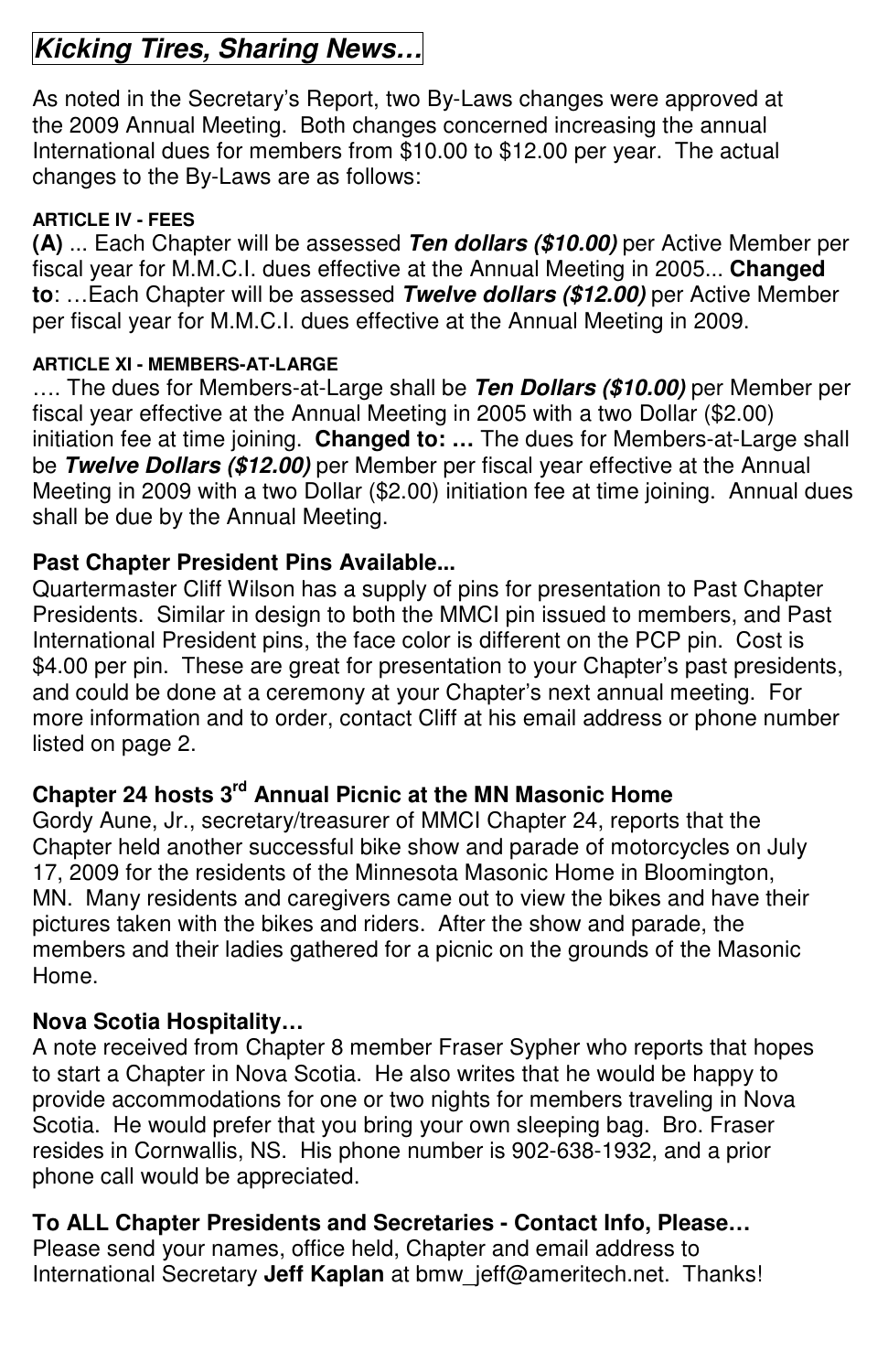## **From The President…**

Brethren and Ladies,

First I would like to thank the members of Chapter 34 for the wonderful job they did hosting the 2009 Conference. Despite the weather being less than ideal, it appears that a good time was had by most. However some brothers who have attended several conferences had some concerns that arose because things were done differently then what we've grown accustomed at an MMCI Annual Conference.

While I understand that change can be unsettling for many folks, it is a necessary element of all successful long term endeavors. The world around us changes constantly; our choice is to either bend and transform with the changes that are imposed upon us, or break under their pressures. Changes and differences can keep us fresh, allowing each of us to experience new things, learn, and grow. The Club is no different and requires itself to continually transform if it is to meet its members' needs. Change has been imposed upon the Club by our own growth; the simple demands of geography; and the will of its membership as we now stretch across the USA, into Latvia and Italy, with more to follow. But change must be a well thought out and carefully planned process that occurs at a reasonable pace. For the most part I envision that change will be slow, with the occasional burst of suddenness when the situation warrants.

I am excited and looking forward to the next two years working with an Executive Board that is comprised of three out of the top four officers and one Trustee being fresh blood on the Board (hence my will of the membership). Equally important is the perspectives the Board will gain from the members out west and Chapter 8. For this reason, you may notice that the proposed committees for the next two years are comprised of some of our old stalwarts; yet balanced with some new and diverse perspectives. My goal is to widen the Board's base of input and ideas to better ensure that the Club meets the needs of its membership.

I met with a group of Brothers earlier today who are interested in joining MMCI. They asked me "what does International do for its members and the chapters?" I think this question is best answered by the membership at large; so I ask you, "What do you need the Executive Board to do for you or your chapter?" If you have any ideas or suggestions that could increase your enjoyment of the Club and further the Club's purposes, please do not hesitate to contact me or any member of the Executive Board. We look forward to your thoughts, ideas, and most importantly, your fellowship.

Fraternally, Kent

#### **Next International Executive Board Meeting: Saturday, October 31, 2009 at the Quality Inn, 7666 Route 434, Apalachin, NY 13732, (607) 625-4441. 4:00 – 6:00 PM.**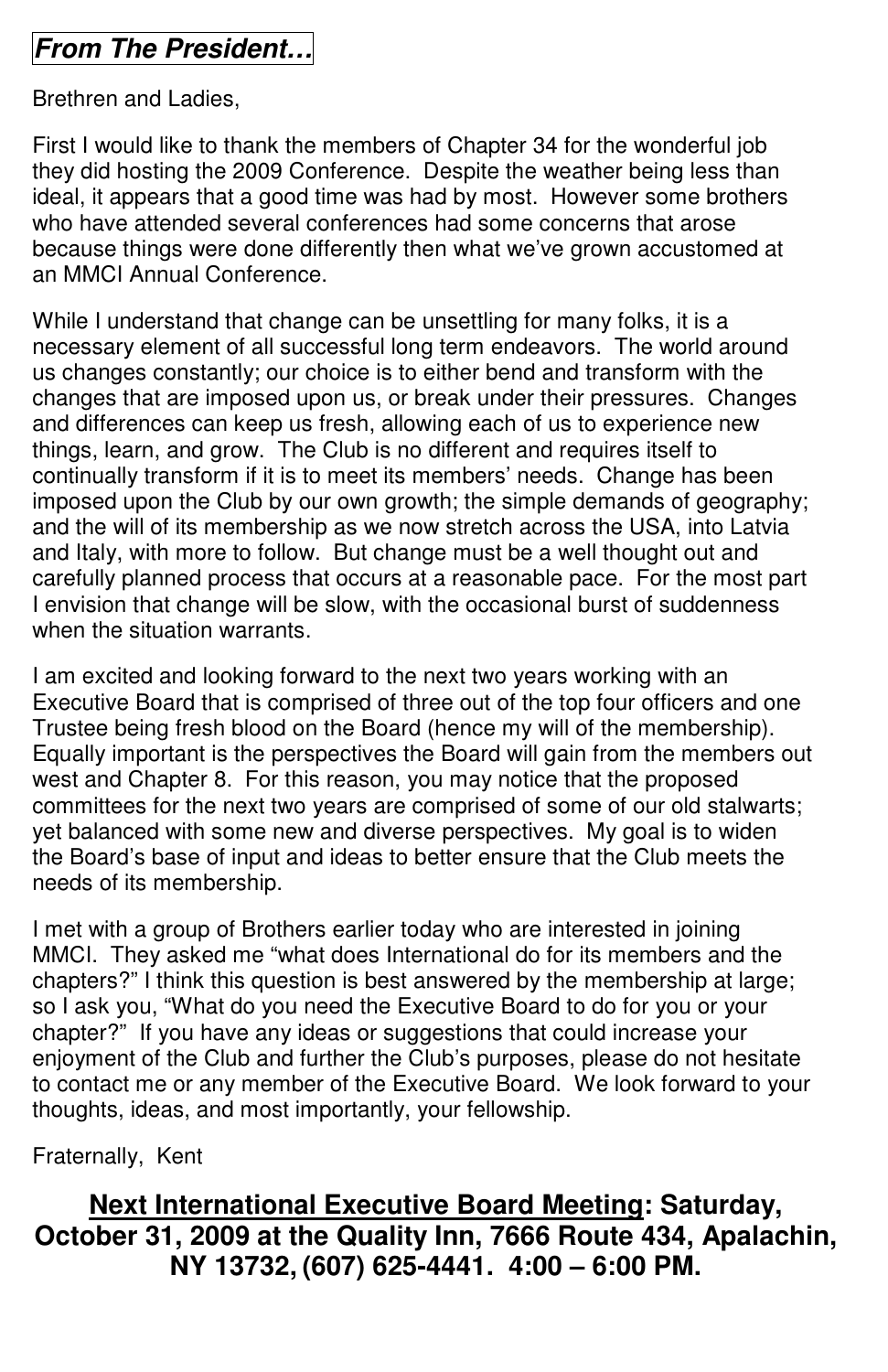**(Minutes, cont'd.) Announcements: Several** suggestions were presented to the President-Elect and so noted. Details of the Mt. Rushmore trip was presented and all bikes should be gassed up and ready to leave at 10:30 AM.

Closing Prayer was presented by Jeff Killian. Motion to adjourn. Passed.

Dick Morse, International Secretary.

=-=-=-=-=-=-=-=-=-=-=-=-=-=-=-=-=-=-=-=-=-=-=-=-=-=-=-=-=-=-=-=-

NOTE: The Death Benefit Fund Committee would like to thank the Chapters and Members –at-Large for your generous donations to the plan, also the member at the Convention who donated the 50/50 profits to the Fund. That took the plan over the limit so we now can purchase another CD. Thank you so much. Also, I would like to thank all the Members and Officers that over the last ten years gave me support and cooperation in doing my Secretary duties, especially, Rex Baker and John Vankirk. Great Team!

Congratulations to the new Officers and we are looking forward to watching them move this Club to the "Next Step." Uncle Dick Morse

## **CONFERENCE 2010…**

For those of you that attended the 2009 Conference in Lead, SD, you already know where the 2010 Conference is going to be held. However, for the rest of you we thought we would provide some information that would get you to start planning for next year.

The 2010 Conference will be hosted by Chapter 8 in Winchester, Virginia. Dates of the Conference are August 3rd through 6<sup>th</sup>, Tuesday through Friday. Early bird registration will be on Monday, August 2<sup>nd</sup>. Our Conference Headquarters will be the Quality Inn in Winchester. Room rates are  $$69.00 + tax = $73.83$  (1-2 people) with \$10.00 per each additional per room (ex  $3 = $79.00 + \text{tax} = $84.53$ ). A hot breakfast is included each day for all room occupants. The room rates will be the same if you arrive earlier and want to stay later. The hotel is also pet-friendly for an additional charge.

The Committee is feverishly working on a pin and t-shirt design as well as the activities schedule. Also some interesting rides are planned both near and far from Winchester. So don't forget to mark your calendar and start saving your pennies for the 2010 Conference. Hope to see you there! More particulars and registration form will be provided in the next newsletter. So, until then – Ride Safe and Ride with Discretion. Your 2010 Conference Committee: **George Detweiler; Ken White; Ron Ferrero; Jesse Imhof; Gary O'Neal** 

**ARE YOUR DUES UP-TO-DATE? If 2010 or later is NOT displayed on your mailing label, your dues are PAST DUE. Please send a check TODAY. Chapter 8 members** – send your check to **Rex Baker. Local Chapter members –** pay your **Club secretary**. Thanks!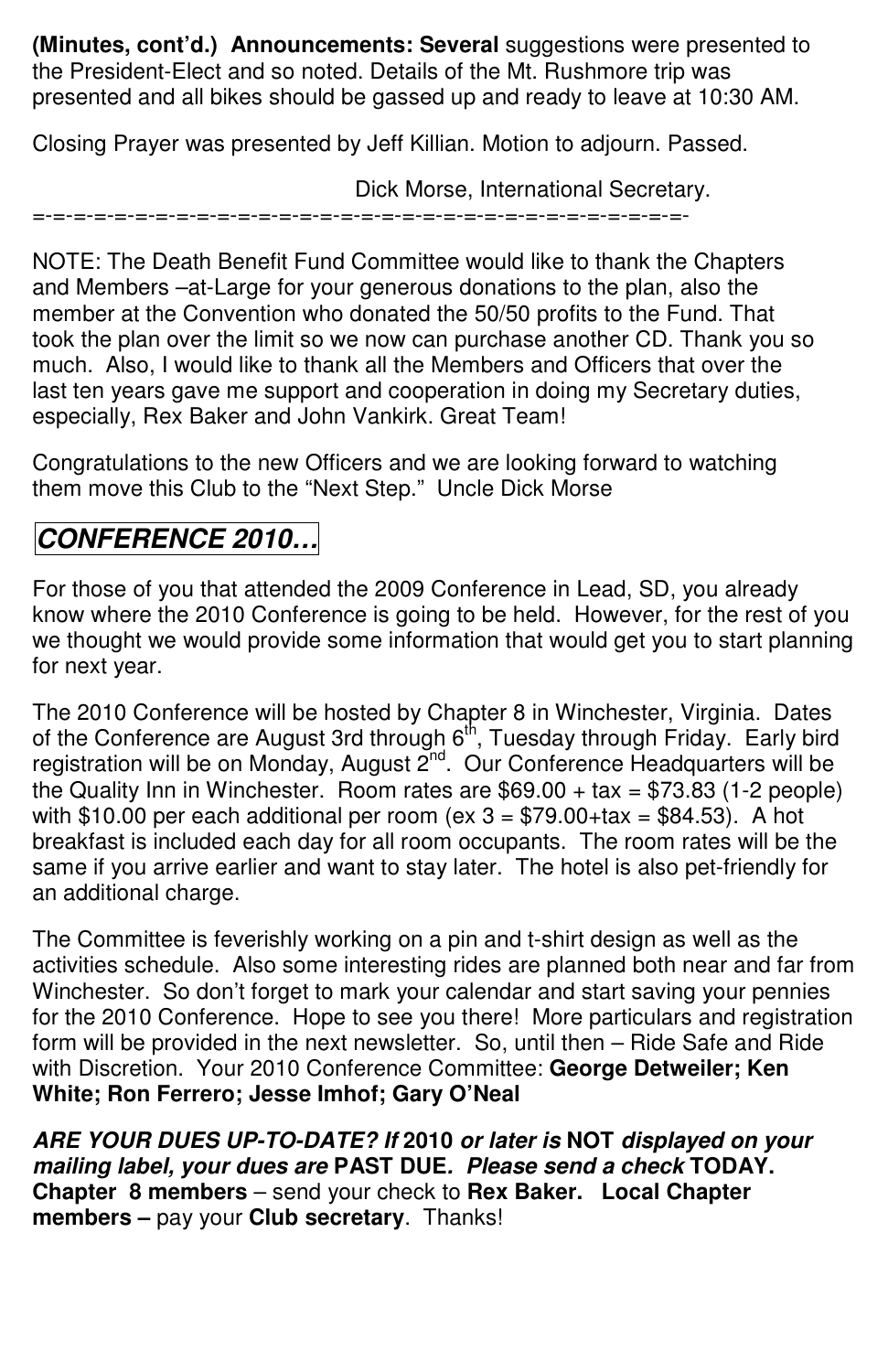# **From The Vice-President…**

Greetings Fellow Riders:

I was asked if there was anything I'd like to write or put in the upcoming MMCI newsletter as the new VP of the club. I feel that as the VP, I should have something in every newsletter and will try to be informative and helpful in my ramblings. With that said, I will start my journey as your VP of the MMCI by telling you what I would like to see during my term of serving you.

I just turned 60 in August and have been married to Chris since Oct 16, 1976. We live in Golden Valley, MN. I ride a 1999 Honda Valkyrie Interstate and love it. My hobbies are my family, riding, hunting, fishing and just about anything outdoors. I was raised a Mason in November 1971. My home lodge is Montgomery #258 in St. Paul, MN where I served in the line and then the Master in 1987.

I have served the Grand Lodge of Minnesota as a District Rep as the Metroeast Area Deputy Grand Master. I also served as the Grand Chaplain. Just about 12 years ago I heard of the MMCI and after doing a little checking into them I decided to become a member, first of Chapter 8, then Chaper 24 wich I filed the paperwork to charter. The brothers of Chapter had some of the finest officers and members as anyone could have dreamed of 10 years ago and it's here I would like to say "Thank You All" for your time and service given.

What I would like to see during my two year term as VP and as I mentioned at the conference in SD in July, is a growth in membership and that our club will not be one of the Masonic secrets. Feel free to keep our pancake breakfasts and fund raisers one of the Masonic secrets, but I will personally take on the task of introducing the MMCI to every Grand Lodge jurisdiction in the US. I have put together a letter that will soon go out to every Grand Master and Grand Secretary informing them of our club and request that they link our website to their Grand Lodge website.

The Grand Lodge of MN has been a source of growth for Chapter 24, but, we also have new Masons in Minnesota because of Chapter 24. Please contact your Grand Lodge and request they link to our website. They need to hear from their own brothers and not just a brother from another state.

I also intend or hope for better communication among the members of MMCI everywhere and the Executive Board. I know the board is good with this and wants your input too. Our meeting dates are on the web calendar and anything you wish to have brought up at a board meeting should be addressed to anyone of us. Your questions and concerns are welcome and will be answered. We will keep you posted through the newsletter and on the website.

With that my brothers, I will close my first correspondence to you and ask for your help in making the MMCI grow and the group you love to promote.

Fraternally yours, Kenneth White